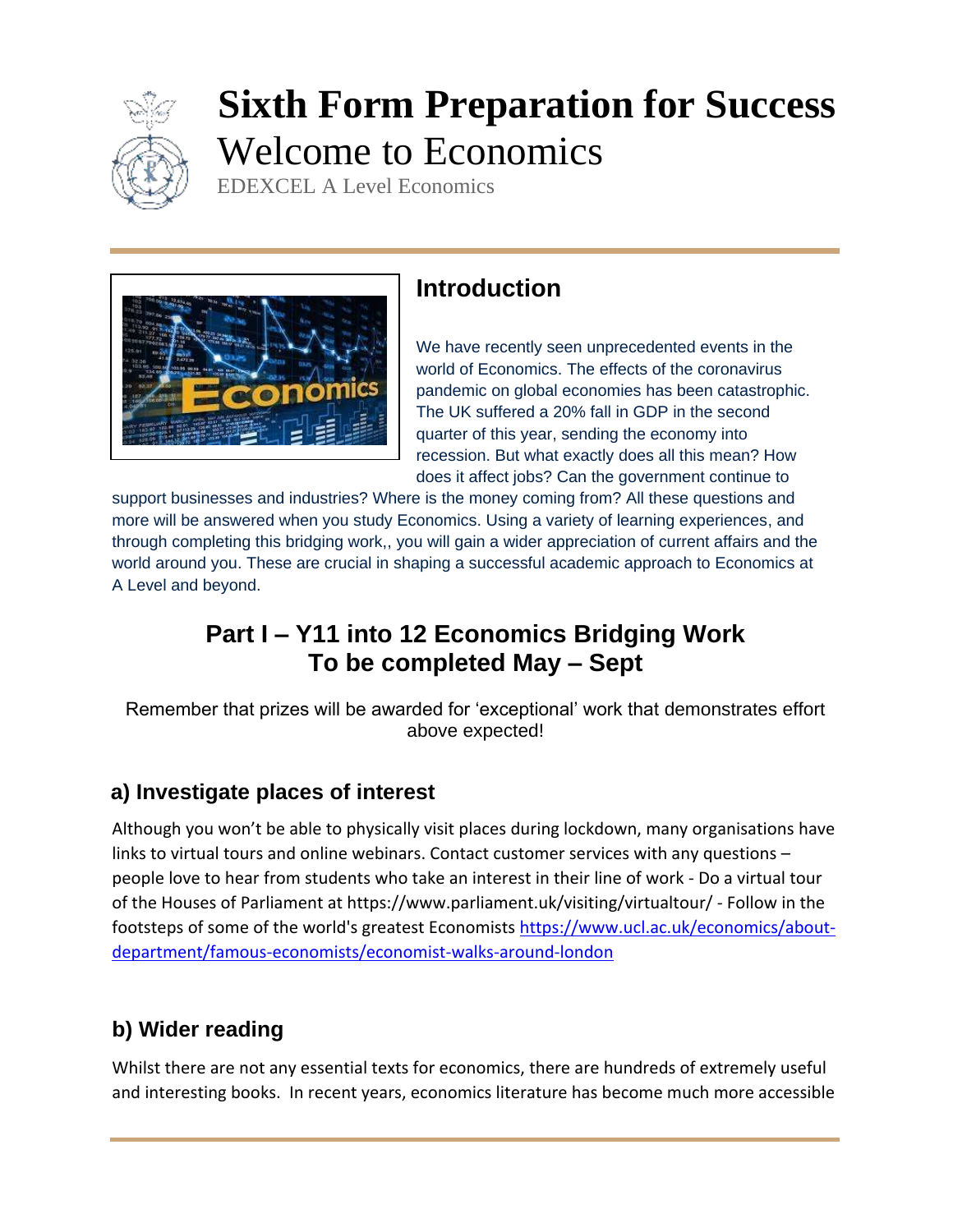and the following list includes titles that are pleasurable and interesting to read. They cover lots of theory and content without at all feeling like reading a textbook. If you do read any of these, it would be great for you to write a short book report and maybe make it into a poster for display in the Economics classroom.

| The Undercover Economist | Tim Harford     |
|--------------------------|-----------------|
| Doughnut Economics       | Kate Raworth    |
| The Economics Book       | Niall Kishtainy |
| The Economic Naturalist  | Robert H Frank  |
|                          |                 |

### **Useful websites:**

The following list of websites can be accessed to supplement the classroom lesson material and help secure knowledge.

<https://www.tutor2u.net/economics> - Lots of powerpoints, videos, revision notes, online lessons, etc on all topic areas of Economics

<https://www.youtube.com/user/EconplusDal/videos?app=desktop> - short video explanations on individual topics by this Economics youtuber.

<https://www.economicsonline.co.uk/> - Explanations of different topics.

<https://www.bbc.co.uk/news/business/economy> - And other BBC website pages eg. Business for all the relevant, up-to-date examples of Economics in action. Great for application purposes in written work.

Other useful sites which should be regularly viewed and can be referred to in lessons:

[www.ft.com](http://www.ft.com/) [www.theguardian.com](http://www.theguardian.com/) [www.economist.com](http://www.economist.com/)

## **c) Compulsory tasks**

#### **Task 1 – Macroeconomic Objectives**

Using [this video](https://www.tutor2u.net/economics/reference/macroeconomic-objectives-and-macro-stability) and the notes template in the appendix, outline the four main macroeconomic objectives. (I would advise that you use four separate notes pages, one for each objective)

#### **Task 2 – Macroeconomic Objectives**

Using the [trading economics website](https://tradingeconomics.com/united-kingdom/indicators) write a summary, using the table below, of the changes to each of the four macroeconomic objectives over the last 10 years.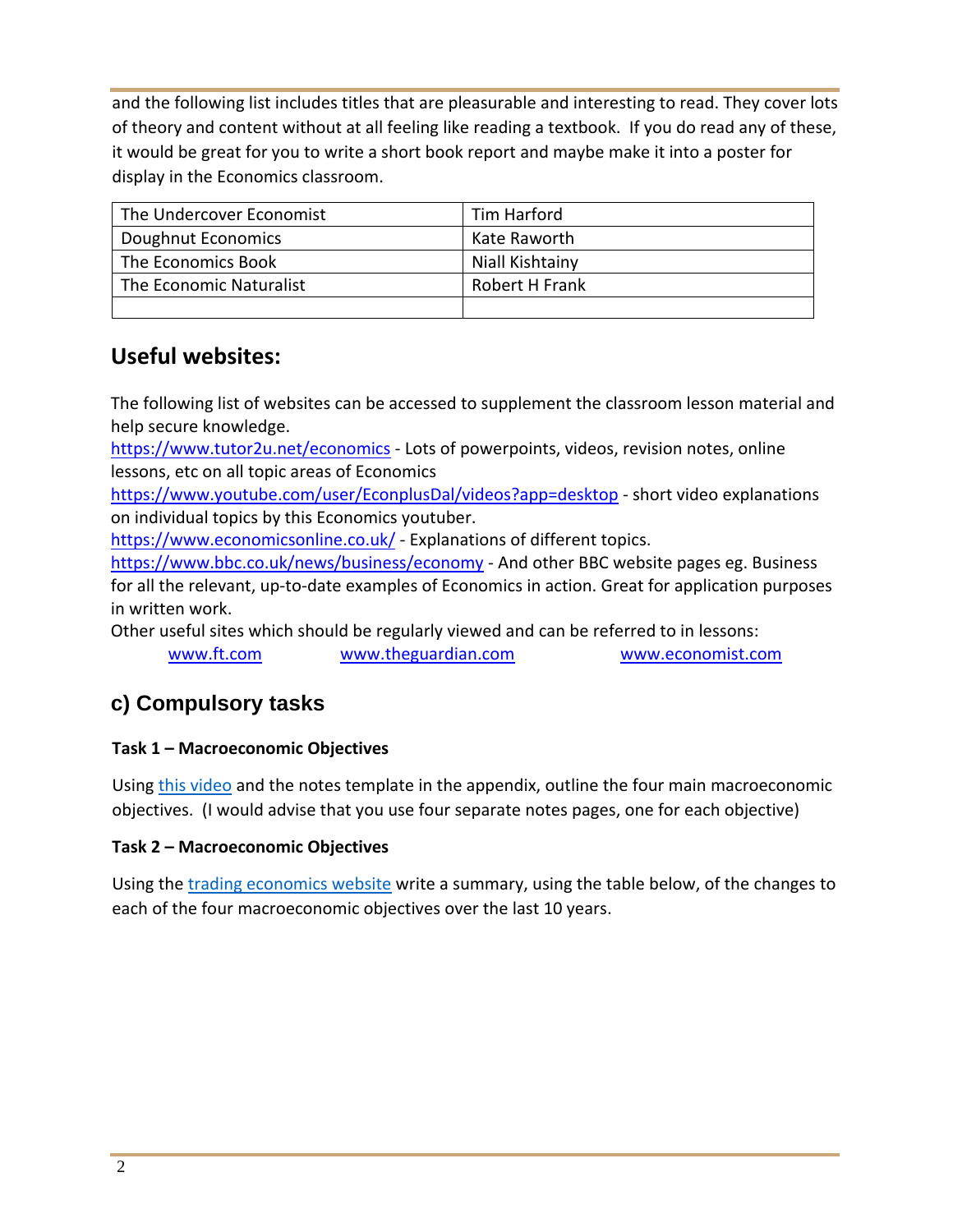| Economic Growth (GDP)                        | Inflation (CPI) |
|----------------------------------------------|-----------------|
|                                              |                 |
|                                              |                 |
|                                              |                 |
|                                              |                 |
|                                              |                 |
|                                              |                 |
|                                              |                 |
|                                              |                 |
| <b>Balance of Payments (Current Account)</b> | Unemployment    |
|                                              |                 |
|                                              |                 |
|                                              |                 |
|                                              |                 |
|                                              |                 |
|                                              |                 |
|                                              |                 |
|                                              |                 |
|                                              |                 |
|                                              |                 |
|                                              |                 |

#### **Task 3 – Economic Thinkers**

Using the notes template again, write a summary of the work of the following three economic thinkers. Adam Smith, Friedrich Hayek & Karl Marx. All of the information and extra activities can be found [here.](https://qualifications.pearson.com/content/dam/pdf/A%20Level/Economics/2015/teaching-and-learning-materials/Economic-thinkers-Theme-1-updated.pdf)

#### **Task 4 – Diversity in Economics**

Traditionally voices in economic thought have lacked diversity. Thankfully, that has now changed. Choose one (or more) of the following economic thinkers and repeat task 3. Thomas Sewell, Mariana Mazucato, Amartya Sen or Gita Gopinath.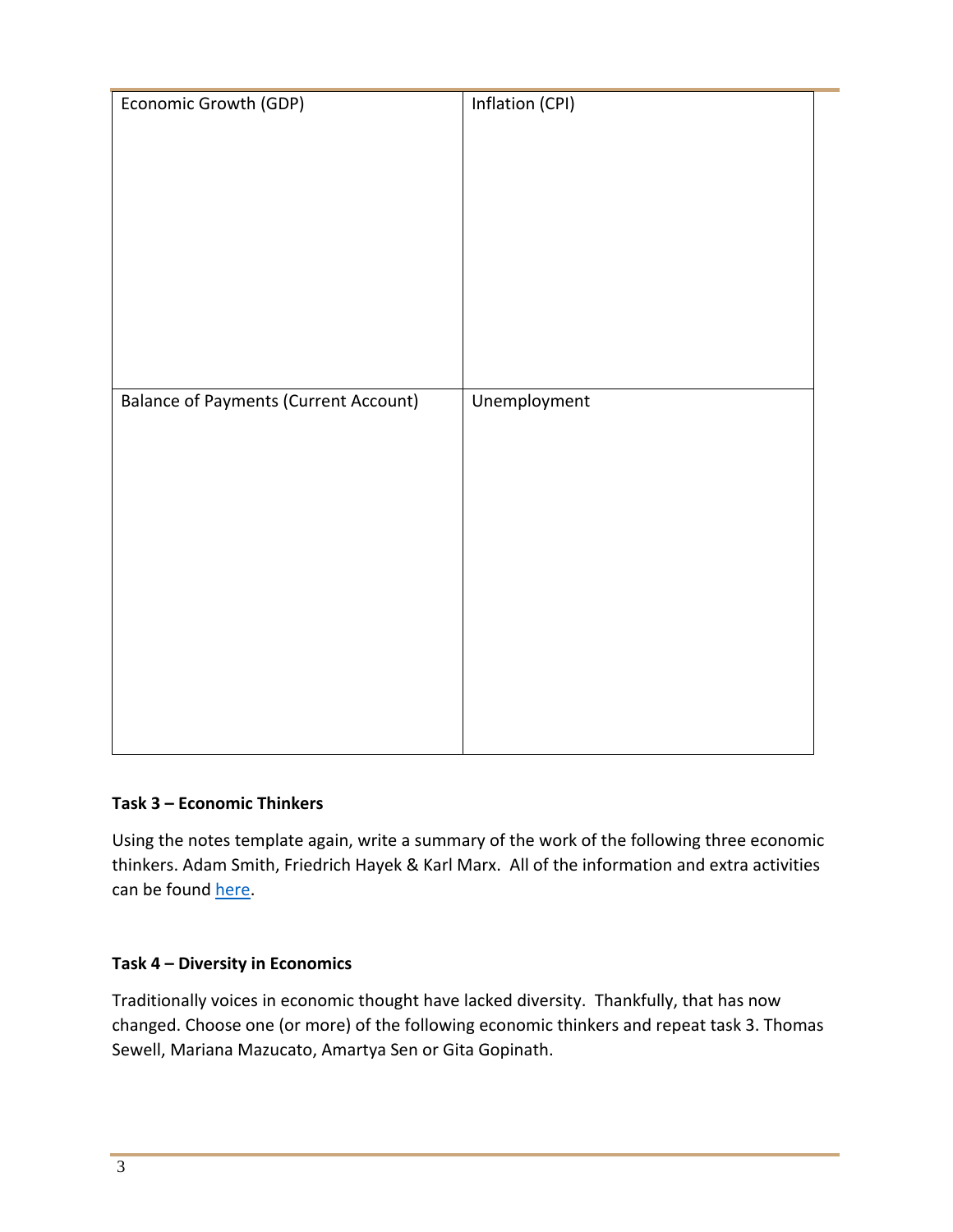#### **Appendix**

1.1 Notes Template. If you are unable to use a printer or prefer working with pen and paper then this template can be copied onto your paper.

| <b>Topic</b>                 |              |
|------------------------------|--------------|
| <b>Summary and questions</b> | <b>Notes</b> |
|                              |              |
|                              |              |
|                              |              |
|                              |              |
|                              |              |
|                              |              |
|                              |              |
|                              |              |
|                              |              |
|                              |              |
|                              |              |
|                              |              |
|                              |              |
| Summary/Reflection:          |              |
|                              |              |
|                              |              |
|                              |              |
|                              |              |
|                              |              |

## **d) Stretch!**

Tutor2U have very helpfully created a number of short courses for year 11 students that are going on to study economics. All of [these courses](https://www.tutor2u.net/economics/collections/head-start-for-alevel-economics-transition-resource-year-11-students) are great, it would be brilliant if you could complete one or two of the courses that interests you.